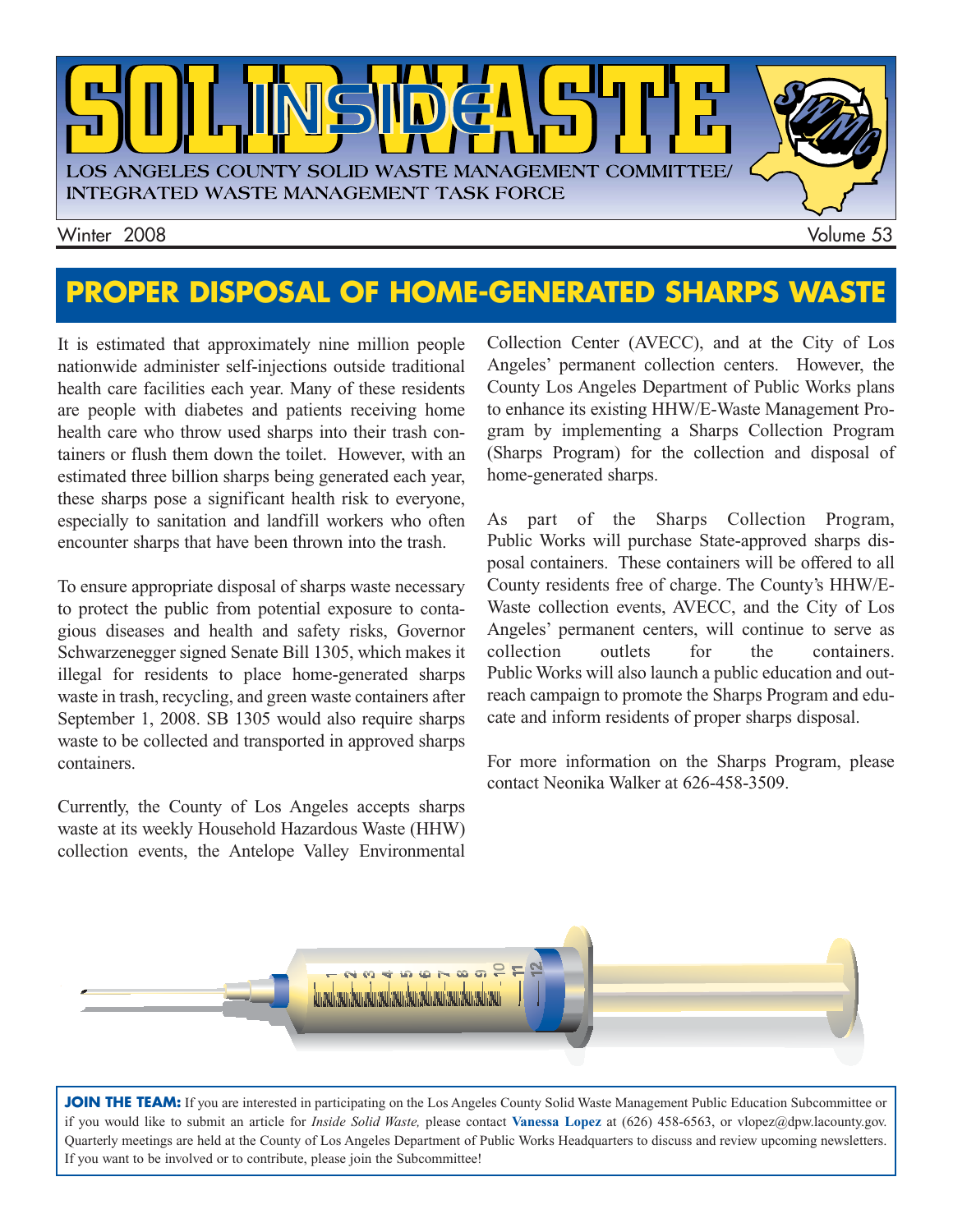## **2007 LEGISLATIVE WRAP-UP**

*The first-half of the 2007-08 Legislative session concluded with a number of bills chaptered, becoming two-year bills, or vetoed. Below is a summary of key solid waste legislation. The Legislature reconvenes January 7, 2008.*

#### **CHAPTERED BILLS**

#### **AB 118** *(Nunez)* **- Funding for Alternative Fuels and Vehicle Technologies**

Funds various programs intended to improve air quality and increase the use of alternative fuels and advanced vehicle technology through fees on vehicle owners and electric utility ratepayers.

#### **AB 258** *(Krekorian)* **- Preproduction Plastic Discharges**

Requires the State Water Board and other regional boards to implement a program by January 1, 2009 for the control of discharges of preproduction plastics from point and nonpoint sources.

#### **AB 679** *(Benoit)* **- Illegal Dumping Assessments**

Requires the court to impose an assessment in addition to any other penalty or fine, in the amount of \$100 for an infraction or \$200 for a misdemeanor, for use by the City or County for illegal dumping enforcement.

#### **AB 800** *(Lieu, Brownley and Krekorian)* **-**

#### **Discharge of Hazardous Substances or Sewage**

Expands the notification requirements and associated penalties for discharging sewage, hazardous substances, or other wastes into the waters of the State.

#### **AB 1023** *(Desaulnier)* **- Recycling Biodegradable Plastics**

Exempts manufacturers of compostable and biodegradable trash bags from California's recycled-content requirements for plastic trash bags.

#### **AB 1109** *(Huffman and Feuer)* **- Incandescent Light Bulbs**

Prohibits, on or after January 1, 2010, a person from manufacturing or selling incandescent light bulbs that contain levels of hazardous substances prohibited by the European Union.

#### **AB 1473** *(Feuer)* **- Temporary Solid Waste Facility Permits**

Requires the Waste Board to adopt emergency regulations to authorize an enforcement agency, upon Waste Board's concurrence, to issue a temporary solid waste facilities permit to an operating solid waste transfer or processing station or a composting facility, which, as of January 1, 2008, is required to have a solid waste facilities permit but for which a permit has not been obtained. The bill sunsets July 1, 2010.

#### **SB 966** *(Simitian and Kuehl)* **- Pharmaceutical Drug Waste Disposal**

Requires the Waste Board to develop model programs for the collection and proper disposal of pharmaceutical drug waste.

#### **SB 1021** *(Padilla)* **- One-Time Grant for Multi-Family Beverage Container Recycling**

Makes available \$15 million in grant funding to place source separated beverage container recycling containers at multifamily homes.

#### **TWO-YEAR BILLS**

#### **AB 712** *(De Leon)* **- Off-Road Solid Waste Vehicles**

Imposes a surcharge of \$0.50/ton on the existing Statewide solid waste tipping fee in order to fund air quality compliance activities for off-road diesel vehicles that dispose, transfer, or process solid waste or recyclable materials; and, provides up to four million dollars in grants for projects that reduce greenhouse gas emissions from landfills through organic material diversion (excluding "thermal technologies").

#### **SB 140 (Kehoe) - Renewable Diesel Fuel**

Requires the Air Resources Board to develop regulations requiring all diesel fuel sold to contain at least 2% renewable diesel (derived from vegetable oils, waste grease, or animal fat), increasing to 5% within two years.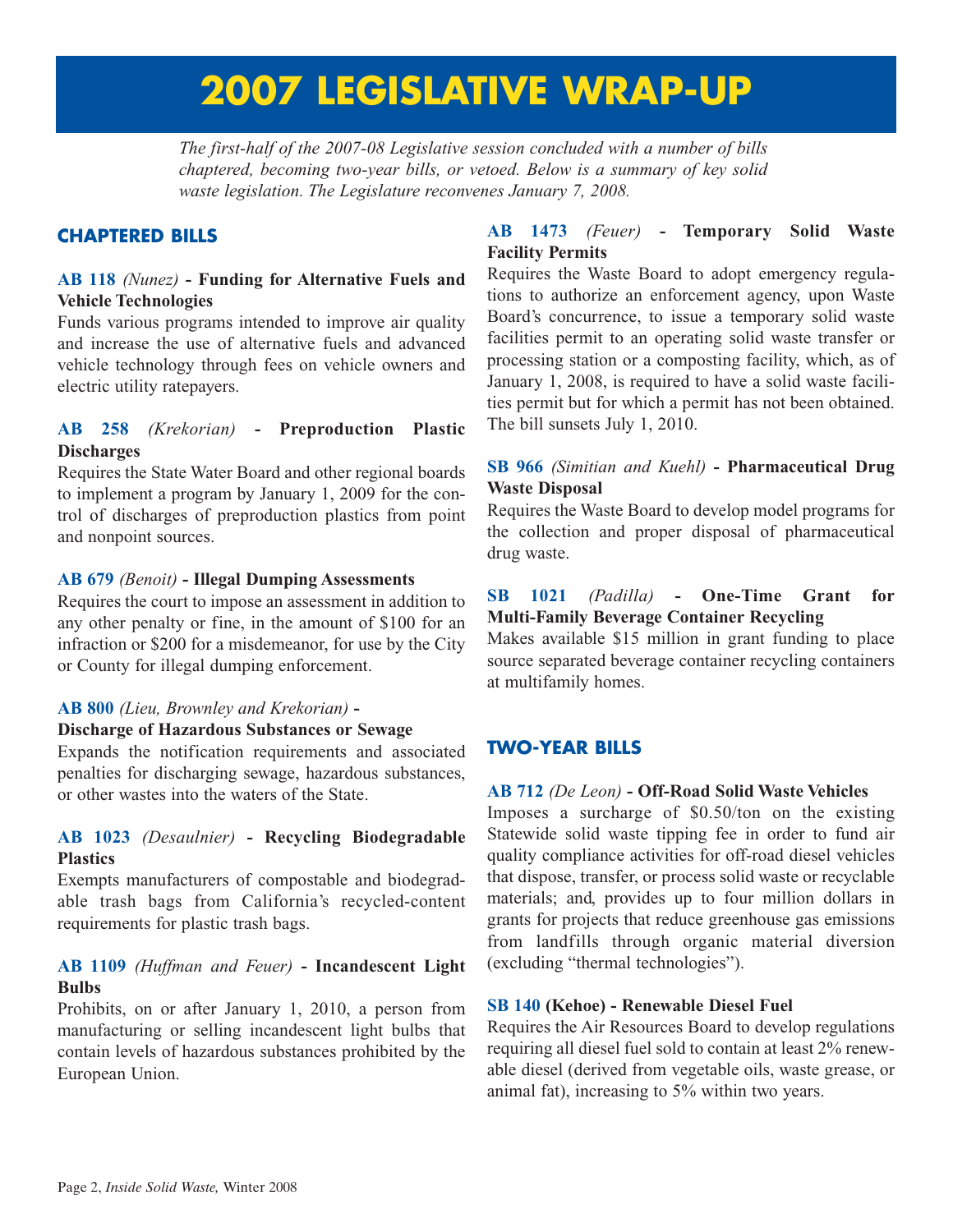## **2007 LEGISLATIVE WRAP-UP**

#### **SB 1016** *(Wiggins)* **- Statewide Solid Waste Diversion Measurement and Reporting System**

Revises the State's Solid Waste Diversion Measurement and Reporting System from a diversion-based measurement system to a disposal-based measurement system, and would implement mandatory disposal reduction goals, equivalent to an 88% diversion rate using current methodology.

#### **SB 1020** *(Padilla)* **- Increased Waste Diversion Mandate**

Increases the State's waste diversion mandate from 50% to 60% by 2012 and 75% by 2020.

#### **VETOED BILLS**

#### **AB 35** *(Ruskin)* **- Sustainable State Buildings**

Would have required a state agency that constructs or renovates a state building on or after July 1, 2010 to meet a minimum gold standard under the U.S. Green Building Council's Leadership in Energy and Environmental Design.

#### **AB 48** *(Saldana)* **- Electronic Waste**

Would have prohibited the manufacture of electronic devices for sale in California that are prohibited from sale in the European Union by the EU's Reduction of Hazardous Substances Directive, effective January 1, 2010.

#### **AB 484** *(Nava)* **- Disposal of Concrete by CalTrans**

Would have prohibited CalTrans, or its contractor, from disposing of asphalt concrete or Portland cement concrete in a solid waste landfill, unless the department makes a specified determination that no other means of using or disposing the material is feasible or that it will be used for beneficial reuse in the construction or operation of a solid waste landfill.

#### **AB 546** *(Brownley)* **- Electronic Waste**

Would have required a retailer that sells a covered electronic device to provide a customer with the Waste Board's Internet website, through either a sign, written material, or on the sales receipt. The website would describes where and how to return, recycle, and dispose of the covered electronic device.

#### **AB 548** *(Levine)* **- Multifamily Recycling**

Would have required the owner of a multifamily dwelling (consisting of five or more units) to provide recycling services.

#### **AB 1058** *(Laird)* **- Green Building**

Would have required the Department of Housing and Community Development to develop and promote green building standards for residential occupancies and submit them to the Building Standards Commission for review, adoption, approval and publication.

#### **SB 470** *(Ashburn)* **- Management of Dead Animals**

Would have required the Waste Board to convene a working group to draft regulations for the emergency disposal or rendering of animal carcasses/livestock during a state of emergency.

**SB 735** *(Wiggins)* **-**

**Recycling Activities by CalTrans**

Would have required CalTrans to track and report their use of recycled and virgin materials for subbase, base and lean concrete base.

For more information, please contact Coby Skye of the County of Los Angeles Department of Public Works at (626) 458-5163, M-Th, 7:00 a.m. - 5:30 p.m. or Mike Mohajer of the Task Force at 909-592-1147.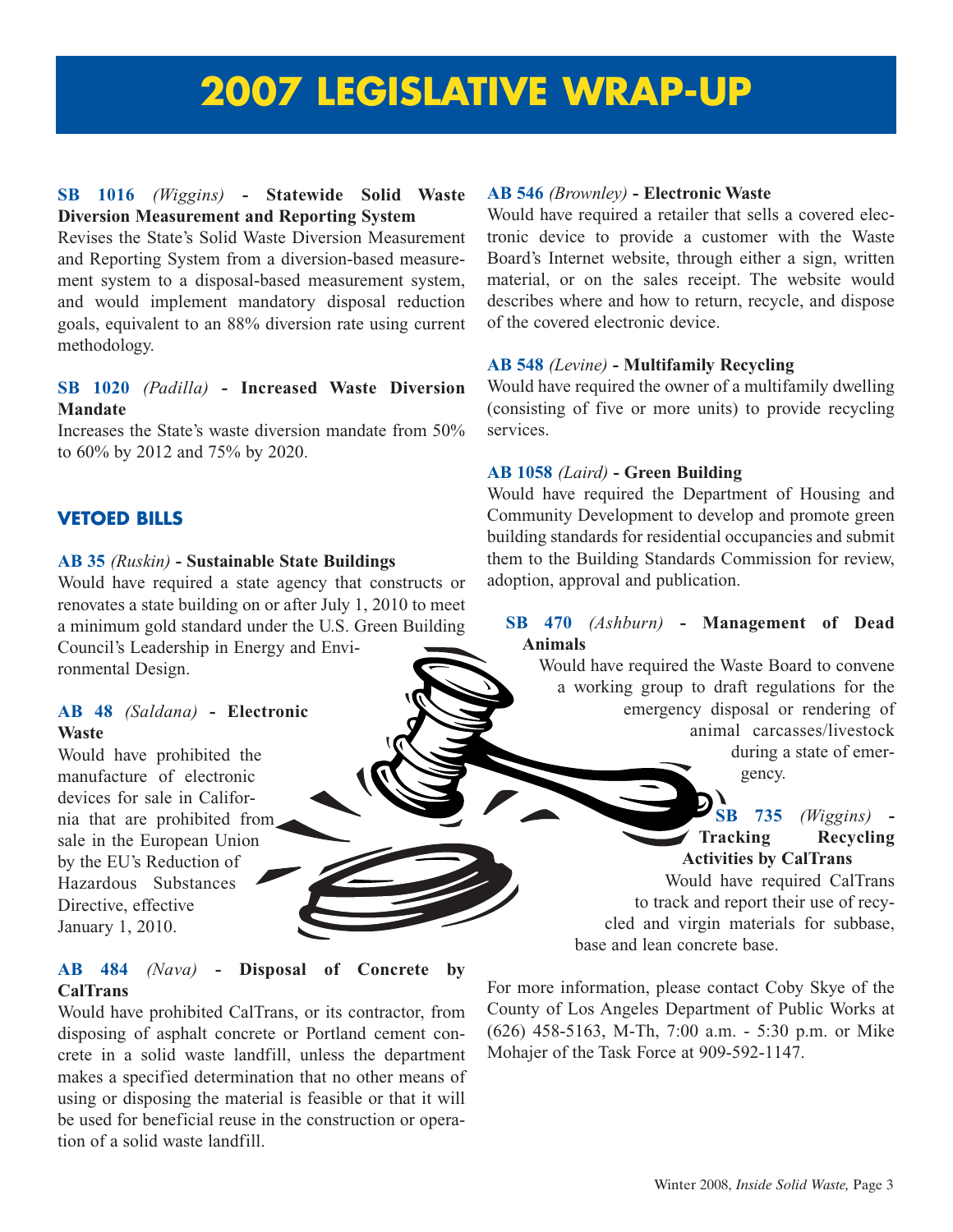Household Hazardous waste can be taken to any of these locations. Electronic waste is also accepted. Call 1-800-98-TOXIC or 1 (888) CLEAN-LA for more information.

**Gaffey Street Collection Center 1400 N. Gaffey St. San Pedro, CA 90021 Open Friday, Saturday, and Sunday 9 a.m. - 3 p.m.**

**Hyperion Treatment Plant 7660 W. Imperial Highway, Gate B Playa Del Rey, CA 90293 Open Saturday and Sunday 9 a.m. - 3 p.m.**

**Washington Boulevard Collection Center 2649 E. Washington Blvd. Los Angeles, CA 90021 Open Friday, Saturday, and Sunday 9 a.m. - 3 p.m.**

**Randall Street S.A.F.E. Center 11025 Randall St. Sun Valley, CA 91352 Open Saturday, Sunday, and Monday 9 a.m. - 3 p.m.**

**UCLA location 550 Charles E. Young Dr. West Los Angeles, CA 90095 Open Thursday, Friday, and Saturday 8 a.m. - 2 p.m.**

**Los Angeles/Glendale Collection Center 4660 Colorado Blvd. Los Angeles, CA 90039 Open Saturday and Sunday 9 a.m. - 3 p.m.**

**Antelope Valley Environmental Collection Center Antelope Valley Public Landfill 1200 West City Ranch Road Palmdale CA, 93551 Open 1st and 3rd Saturday each month 9 a.m. - 3 p.m.**

#### **TASK FORCE MEETINGS Meetings are held at the County of Los Angeles Department** For information, call Carrie Cui at **of Public Works Headquarters, 900 South Fremont Avenue,**  $\begin{array}{l}\n\text{call} \text{Carre} \\
\text{coll} \text{458-3596,} \\
\text{(626)} \text{458-35,} \\
\text{7} \text{ a.m.}\n\end{array}$ **Alhambra.** ᄇ **February TBD**  $(626)^{42}$  a.m. E **March 20** 텩 **April 17**  $5.30$  p.m. 电压 **All meetings are** E **scheduled at 1 p.m.**  È **in Conference Room C.** È

# **What's Up?**

**HHW ROUNDUPS** are open from 9 a.m. to 3 p.m. unless otherwise indicated. For more information, call the County of Los Angeles Department of Public Works, at **1 (888) CLEAN-LA (253-2652).** For information about City of Los Angeles events, call **1 (800) 98-TOXIC (988-6942).**

| January 5  | <b>Paramount</b> - Paramount Swap Meet<br>7900 All American City Way (off Paramount Blvd.) |
|------------|--------------------------------------------------------------------------------------------|
| January 12 | El Monte - El Monte Airport<br>4233 North Santa Anita Ave.                                 |
| January 19 | <b>Bell</b> - Bell City Yard<br>5820 Gage Ave.                                             |
| January 26 | Hermosa Beach - Clark Stadium<br>Valley Drive between 8th & 11th streets                   |
| February 2 | Santa Fe Springs - Rio Hondo College Fire<br>Training Academy, 11400 Greenstone Ave.       |
|            | February 9 <b>Claremont</b> - Claremont Corporate Yard<br>1616 Monte Vista Ave.            |
|            | February 16 Cudahy - Lugo Park<br>7810 Otis Street                                         |
|            | February 23 Diamond Bar - City Streets, Gateway Corporate                                  |

Center, 1300 block of Bridge Gate Drive March 29 **Long Beach** - Long Beach Veteran's Stadium

Clark Ave, & Conant St.

# **ANNOUNCEMENT**

*www.lacountyiswmtf.org*

**Looking for up-to-date information about the Task Force?**

**Visit the Task Force website to view agendas, meeting minutes, and copies of the Inside Solid Waste newsletter.**



Page 4, *Inside Solid Waste,* Winter 2008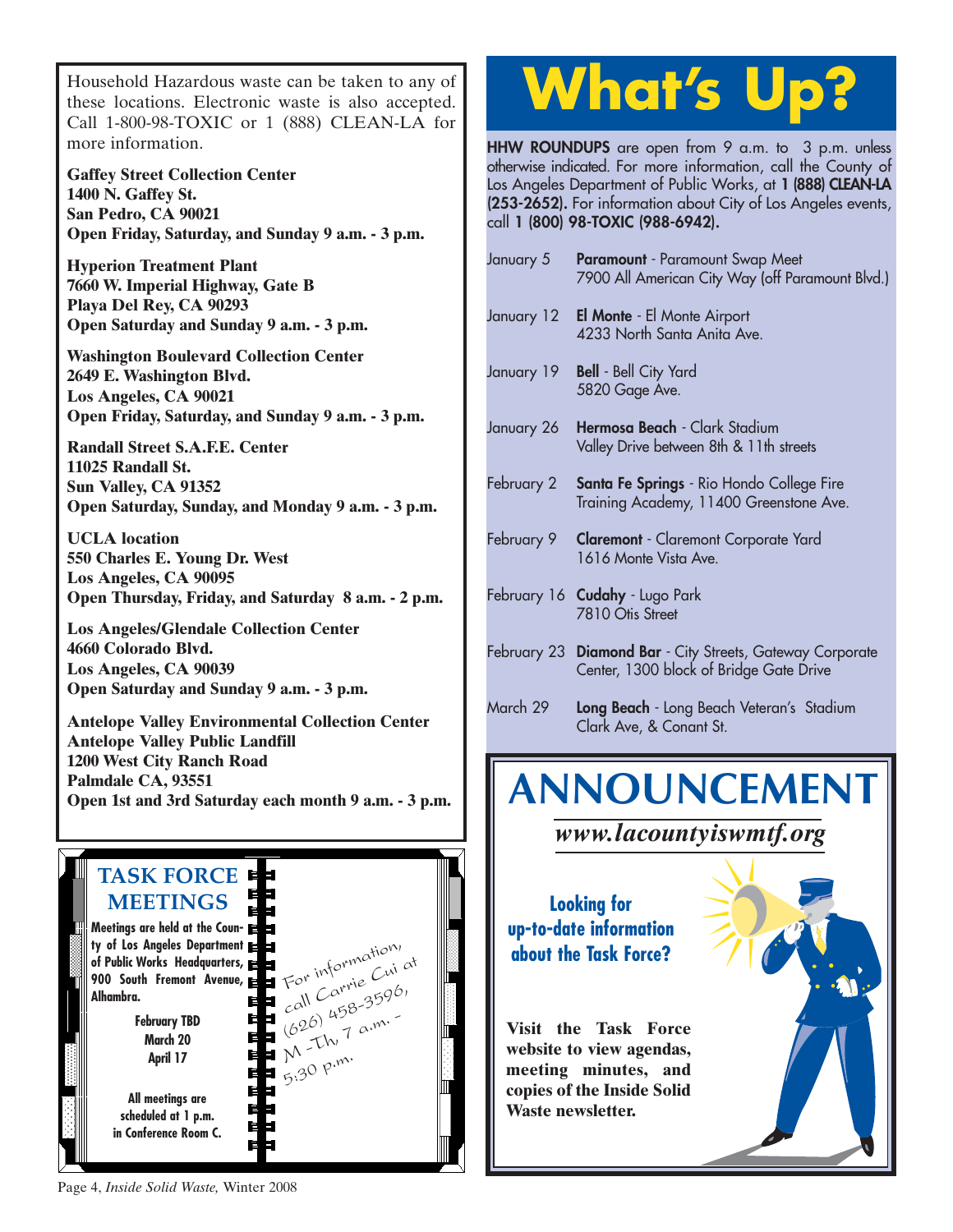#### **GENERATION EARTH EMPOWERING TEENS TOWARD CHANGE**

Generation Earth is an environmental education program of the County of Los Angeles Department of Public Works. The primary purpose of this program is to educate and empower middle school and high school students in the County of Los Angeles to be an active part of the solution to environmental concerns in their communities. Youth are powerful agents of change in their families and among their friends. Generation Earth believes that the rewarding experience of taking action for positive change will inspire teens to take responsibility for their lives and, in turn, their communities.

Generation Earth's professional development workshops are designed for secondary educators. The training introduces service learning as an instructional strategy, connecting environmental issues in the community to State curriculum standards. The program materials highlight pertinent environmental information and guide educators toward an action project that will help their students make a positive impact on their campus and in their community.



The Generation Earth program provides workshops on the following:

- Waste Reduction and Recycling
- Stormwater Pollution Prevention
- Professional Development workshops designed for secondary educators interested in conducting service learning projects on school campuses
- Assistance is provided to schools based on environmental projects such as:
- Guidance and support to schools wishing to cut campus waste by reducing and recycling or improving the condition of our watershed.
- Knowledge necessary to create an impacting and sustainable campus initiative through on-site visitations.

The teen action program was developed as an additional component to the Generation Earth Program. This program provides:

- Teen groups such as eco-clubs, scout troops, after-school programs and community groups to explore environmental issues, technology and careers.
- Service projects allow teens to use information they have collected during their activities in contributing to their community.

For more information, please contact Generation Earth at (818) 623-4870 or by email at generationearth $@$ tree people.org.

#### **TEACHERS CAN ENGAGE STUDENTS WITH ECOLOGICAL LESSONS BY PARTICIPATING IN THE PLAN-IT-EARTH PROGRAM**

Plan-It-Earth, a Times in Education program sponsored by the County of Los Angeles Department of Public Works, is open to all 6th through 9th grade students.

Plan-It-Earth helps students:

- Better understand some of today's environmental challenges and their role in protecting the environment.
- Expand their knowledge about the causes and prevention of stormwater pollution.
- Learn how to preserve our natural resources through recycling.
- Discover ways to reduce waste and household hazardous materials.

Participating teachers receive the Plan-It-Earth study package at no cost. This includes:

- Plan-It-Earth teaching guide
- Art & essay contest information
- Copies of the Los Angeles Times delivered to their classroom weekly for up to 8 weeks

For more information on how to participate in the Plan-It-Earth program and essay/art contest, call 1-800-528-4637, ext. 73539.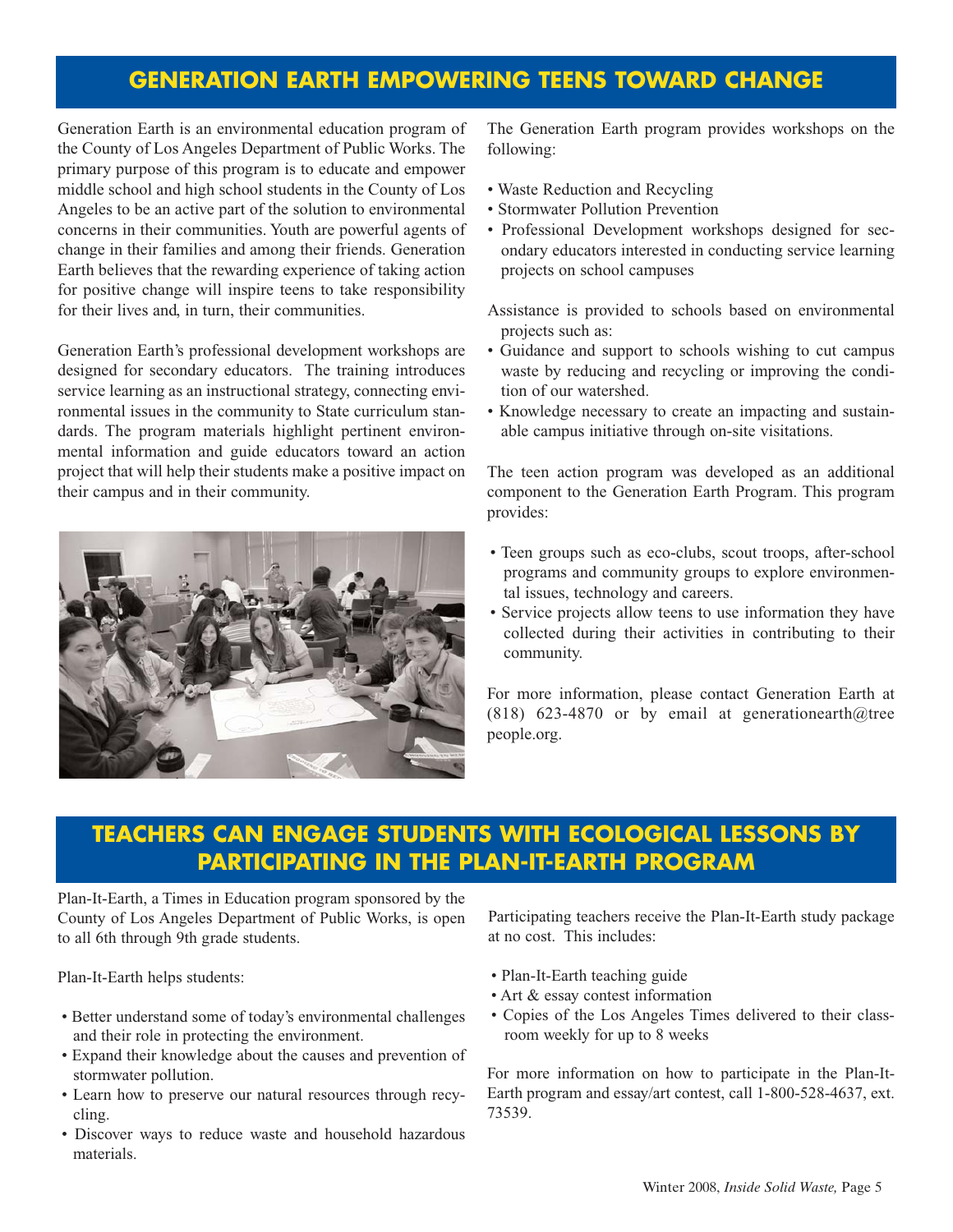#### **Update on Proposed Regulations To Strengthen Financial Assurance Requirements For Landfills**

Currently, State regulations require three types of financial assurances for municipal solid waste landfills:

- **Closure Financial Assurance** covers the costs associated with closing the landfill.
- **Post-closure Maintenance Financial Assurance** covers the costs for maintaining the landfill 30 years beyond its closure date.
- **Corrective Action Financial Assurance** covers remediation costs associated with water contamination issues while the landfill is operating, in closure, or in post-closure.

As required by Assembly Bill 2296 (2006 Statutes), the California Integrated Waste Management Board (Waste Board) is currently completing a study on how to strengthen the above financial assurance mechanisms in the event that a landfill owner or operator fails to meet its legal obligations to fund post-closure maintenance or corrective action (including repair of the environmental control systems and non-water related issues) during the post-closure period. Upon completion of the study, the Waste Board must adopt regulations and develop recommendations for the Legislature by July 1, 2009, to implement the study's findings.

To date, the Waste Board has found that:

- By 2009, half of the 282 landfills in California subject to financial assurance requirements will be closed and in the post-closure maintenance phase.
- In 2021, the first California landfill will exhaust its required 30-year post-closure maintenance financial assurance requirement.

• By mid-century, the **unassured** post-closure maintenance costs for all sites in the post-closure maintenance period could be more than \$600 million, growing to \$3.2 billion by the end of this century.

Due to the sheer significance of this issue, the Task Force has been an active participant in the Waste Board's Working Group to ensure that the above financial assurance mechanisms are strengthened, so that local governments aren't left holding the bag at anytime during the closure or post-closure maintenance period. Such liabilities may result from a landfill owner/operator defaulting on its obligations, entering bankruptcy, or from liabilities beyond the current 30 year post-closure maintenance period. On the other hand, some participants, especially landfill operators, have expressed concerns regarding the precautionary measures being considered since they may have a significant impact on the waste industry, and instead prefer to maintain the status quo.

Simultaneously, the Waste Board is near the end of the first phase of rulemaking to revise closure and post-closure maintenance cost estimates based on the State's liability should the operator fail to perform its obligation.

For more information, please contact Martin Aiyetiwa of the County of Los Angles Department of Public Works at (626) 458-3553, M-Th, 7:00 a.m. to 5:30 p.m. or maiyet@dpw.lacounty.gov; or Mike Mohajer of the Task Force at (909) 592-1147; or visit the Waste Board's rulemaking site at www.ciwmb.ca.gov/rulemaking/Postclosure/default.htm.

## **Recycling Numbers Keep Adding**

The City of Calabasas is proud to announce the success of its monthly recycling round-up events for the 2006-07 Fiscal Year (FY).

During the reporting period, Calabasas collected 125,742 pounds of mixed electronics that included 1,287 televisions and computer monitors. The City collected 57,382 pounds of waste and served a total of 1,075 customers. This shows a 2.7 times increase from FY 2005-06 when 45,520 pounds were collected. Our goal for this fiscal year is to collect and recycle at least 150,000 pounds of electronics. The E-waste round-up is open to residents and businesses of all cities and communities.

For FY 2006-07, Calabasas collected 9,149 pounds of dry cell batteries, an increase of 56% from the previous fiscal year with 5,845 pounds. Calabasas spent \$16,500 to collect and recycle dry cell batteries. Our goal for the 2007-08 FY is to recycle 12,000 pounds of batteries.

During the same period, Calabasas served over 421 residents and collected 2,994 gallons of water base paint, 44 car batteries, 47 used oil filters, 308 gallons of used motor oil, and 35 gallons of antifreeze. The City of Calabasas administers the Oil Block Grant on behalf of other cities in this region. The round-up is funded both through the Oil Block Grant and contribution of four participating agencies.

The electronic waste round-ups are held on the first Saturday of the month at the Calabasas City Hall from 10 a.m. to 3 p.m. and the Used Oil and Water Base Paint round ups are held the second Saturday of every month from 11 a.m. to 2 p.m. at the Calabasas Tennis and Swim Center.

For further questions or information regarding the City of Calabasas recycling efforts, please contact Kay Ayazi at (818) 878-4225 or visit www.cityofcalabasas.com.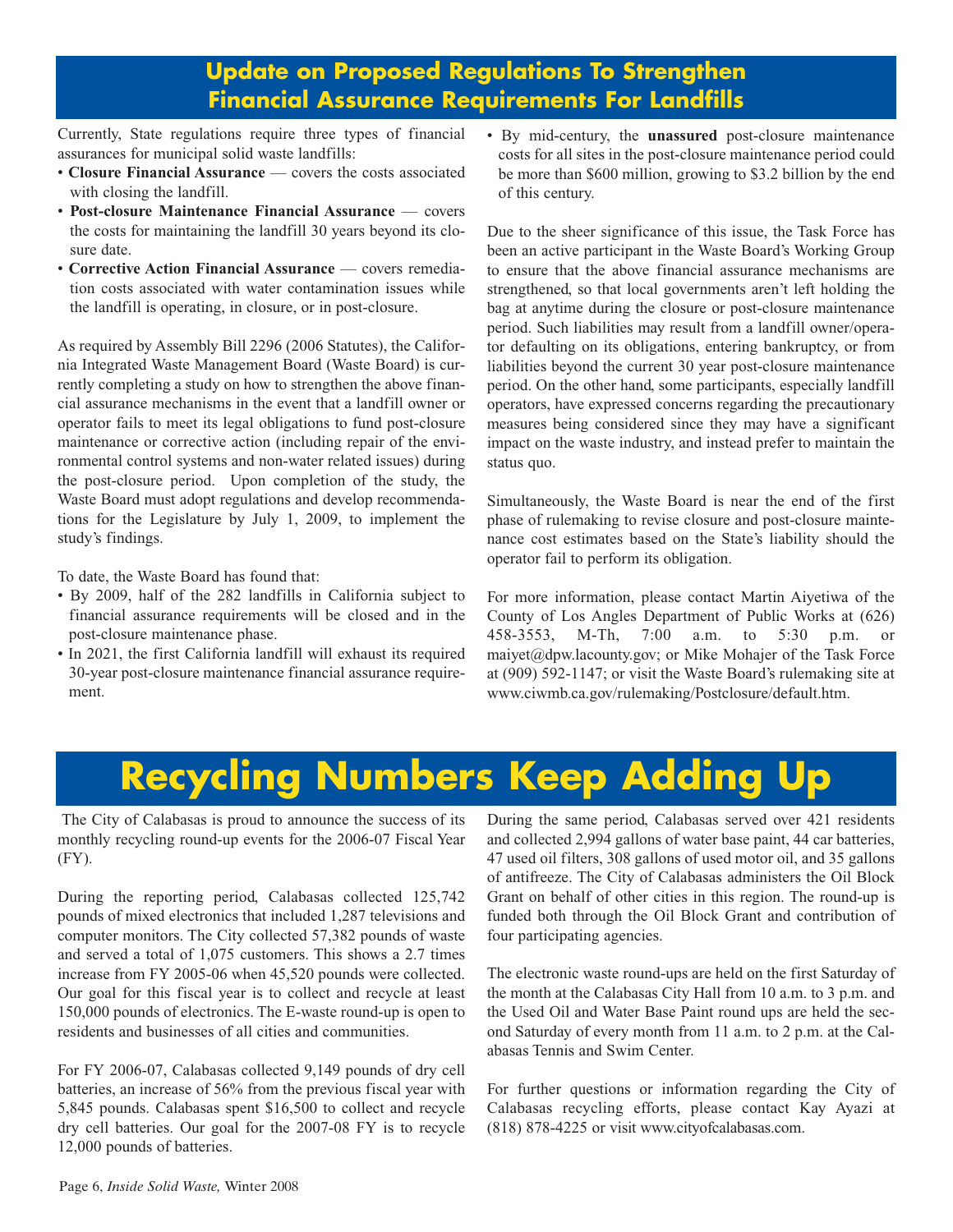## **Conversion Technology Update:**

#### **Demonstration Facility Takes One Giant Step Towards Realization**

Conversion technologies are innovative processes capable of converting post-recycled residual solid waste into marketable products, green fuels such as ethanol or biodiesel, and clean, renewable energy. Since 2004, the Task Force's Alternative Technology Advisory Subcommittee has spearheaded efforts on behalf of the County to evaluate and promote the development of these groundbreaking technologies in Southern California.

On October 18, 2007, the Task Force achieved a major milestone when they officially adopted the Phase II Conversion Technology Assessment Report. The Phase II Report represents a culmination of extensive research and first-hand analysis by the Subcommittee. To further the County's goal of successfully developing an operational demonstration facility in Southern California, the Phase II process completed several key tasks, including an independent evaluation of selected technology suppliers and candidate materials recovery facility sites; a review of permitting pathways/requirements; and identification of project funding opportunities, financing requirements, and potential County incentives to help facilitate project development.

Most importantly, the Phase II Report:

- Identified four conversion technology suppliers capable of developing a demonstration project in Southern California;
- Identified four sites capable of hosting the demonstration project; and,
- Confirmed that utilizing conversion technologies would result in a net reduction in air emissions, including greenhouse gas emissions and criteria air pollutants.

Information regarding the four technologies and four site locations is summarized in the two tables below:

| <b>CONVERSION TECHNOLOGY SUPPLIER</b>             | <b>TECHNOLOGY TYPE</b>                             | <b>REFERENCE FACILITY LOCATION</b>   |
|---------------------------------------------------|----------------------------------------------------|--------------------------------------|
| Arrow Ecology and Engineering (Arrow)             | Anaerobic Digestion                                | Hiriya, Israel                       |
| International Environmental<br>Solutions (IES)    | Pyrolysis                                          | Romoland, CA                         |
| Interstate Waste Technologies (IWT)               | Pyrolysis / High<br>Temperature Gasification       | Chiba, Japan<br>Kirashiki, Japan     |
| NTech Environmental (NTech)                       | Low Temperature Gasification                       | York, England &<br>Bydgoszcz, Poland |
|                                                   |                                                    |                                      |
| <b>LOCATIONS</b>                                  | <b>FACILITY NAMES</b>                              | <b>OWNER/OPERATOR</b>                |
| Ventura County (Oxnard)                           | Del Norte Regional Recycling<br>& Transfer Station | City of Oxnard/<br>Republic Services |
| Riverside County (Perris)<br><b>Orange County</b> | Perris MRF/Transfer Station<br>Rainbow Disposal    | CR&R<br>Rainbow Disposal Company     |
| (Huntington Beach)                                | Company, Inc. MRF                                  |                                      |

As recommended by the Phase II Report, the identified conversion technologies and sites will participate in a County-sponsored "competition" to select the optimum pairing. The competition is structured in such a way as to leverage maximum private-sector financing and development. Competition results are anticipated to be finalized by summer 2008.

Following selection of one or more viable proposals, the County would subsequently negotiate support activities and proceed with permitting, design, construction, and facility startup. Operation of the demonstration facility is anticipated for late 2011.

For more information or a copy of the Phase II Report, please contact Coby Skye of the County of Los Angles Department of Public Works at (626) 458-5163, M-Th, 7:00 a.m. to 5:30 p.m. or cskye@dpw.lacounty.gov; or visit www.socalconversion.org.